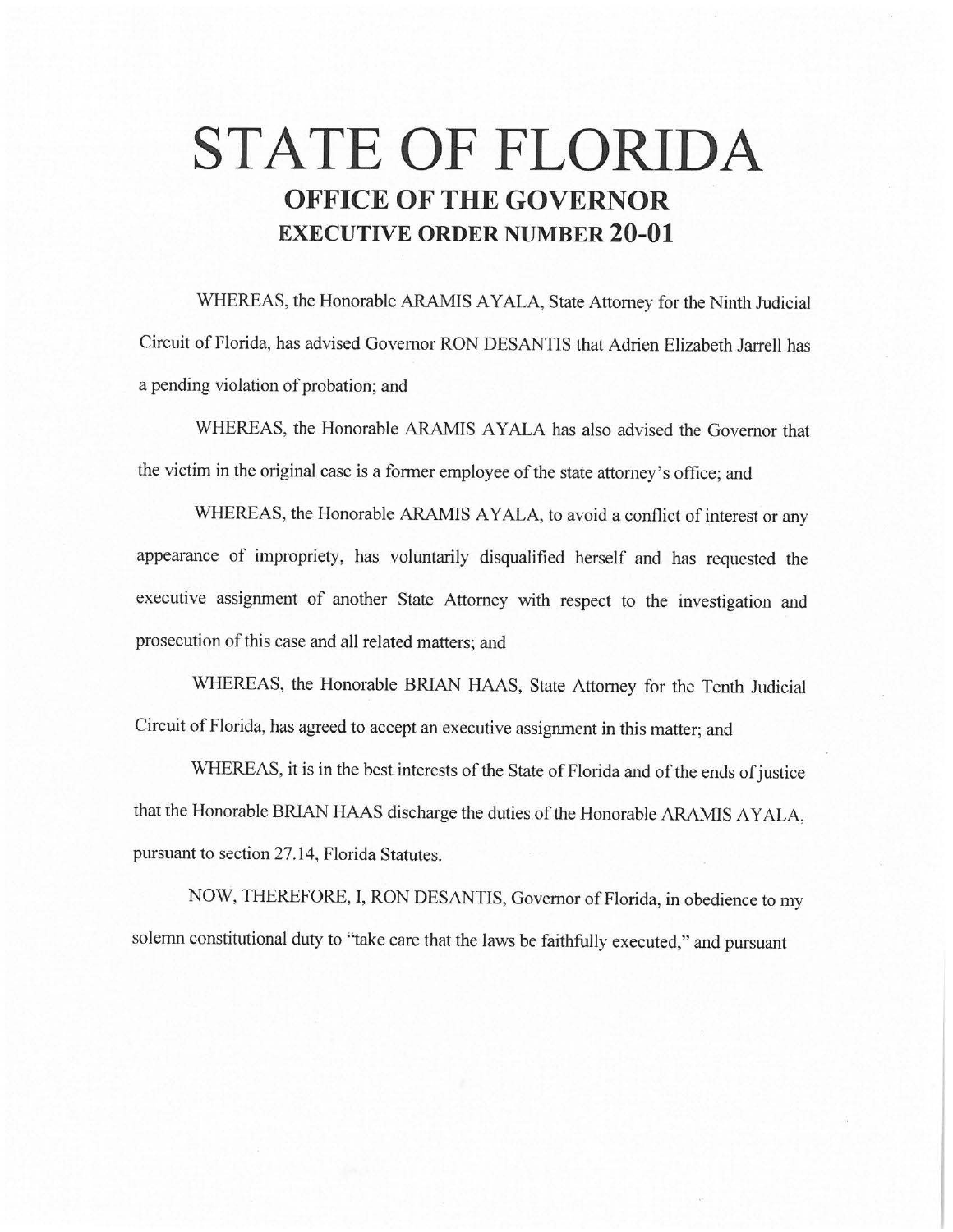to the Constitution and laws of the State of Florida, issue the following Executive Order, effective immediately:

## Section I.

The Honorable BRIAN HAAS, State Attorney for the Tenth Judicial Circuit of Florida, referred to as the "Assigned State Attorney," is assigned to discharge the duties of the Honorable ARAMIS AYALA, State Attorney for the Ninth Judicial Circuit of Florida, as they relate to the investigation, prosecution, and all matters related to Adrien Elizabeth Jarrell. Section 2.

The Assigned State Attorney or one or more Assistant State Attorneys and Investigators, who have been designated by the Assigned State Attorney, shall proceed immediately to the Ninth Judicial Circuit of Florida, and are vested with the authority to perform the duties prescribed herein.

## Section 3.

All residents of the Ninth Judicial Circuit are requested, and all public officials are directed, to cooperate and render whatever assistance is necessary to the Assigned State Attorney, so that justice may be served.

## Section 4.

The period of this Executive Assignment shall be for one (I) year, to and including January 10, 2021.